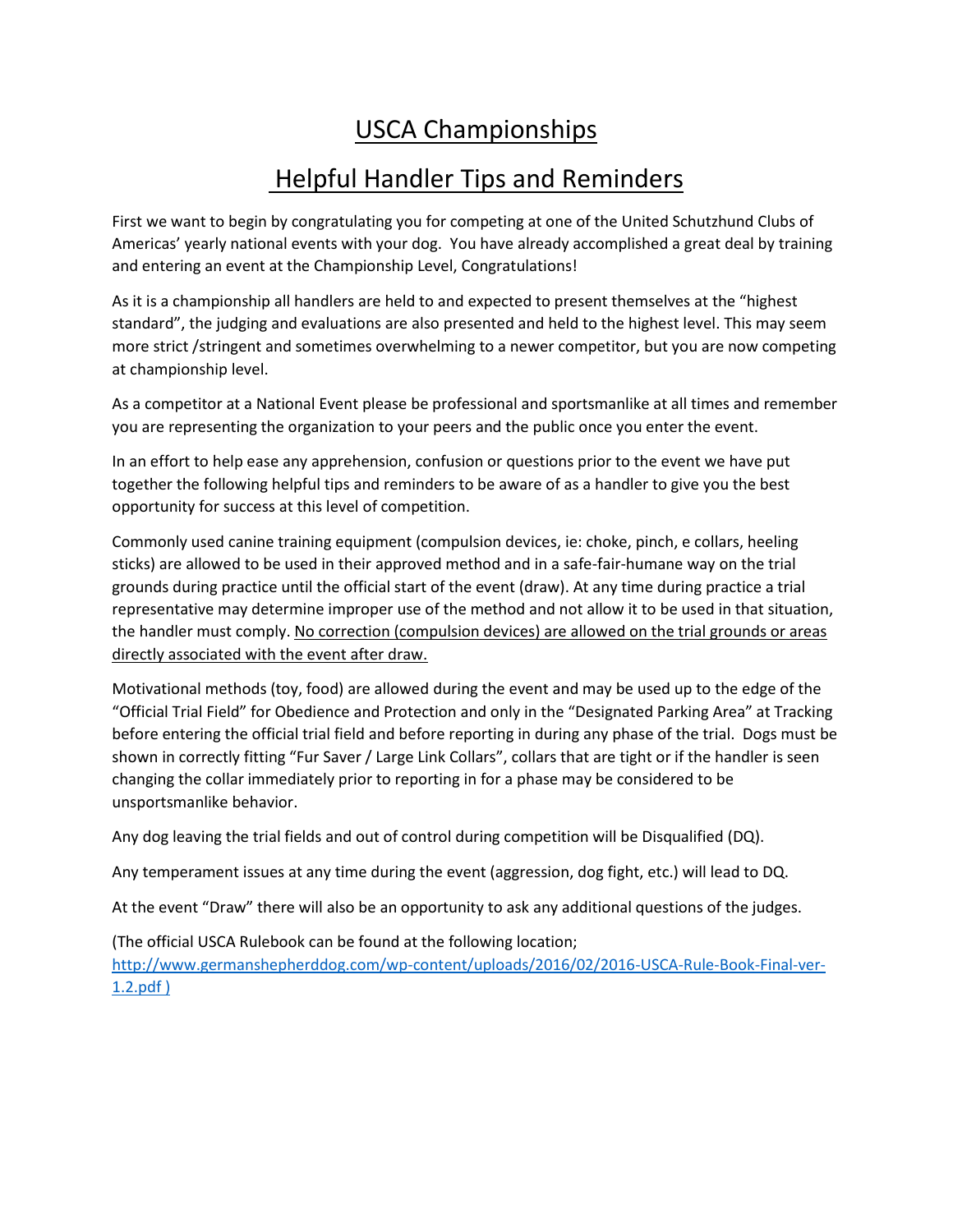# **Tracking**

- 1. The handler and dog should report-in in basic position with the dog prepared to track and the tracking line laid out.
- 2. At no time may the handler hold the dog by the collar or the team will be DQ and all points removed.
- 3. The dog must be lead to the start using the leash as it is intended (example; not wrapped around collar, harness or dog ).
- 4. The handler should be alongside the dog while approaching the scent pad, behind the dog with the dog pulling is faulty.
- 5. Tracking command must be given at the scent pad or start is faulty.
- 6. Handler may not step past the scent pad until the line is completely out 10 meters and through the remainder of the track the handler must remain at the end of the line and follow the judges commands.
- 7. When the handler steps onto the scent pad the track has been started and no restarts are allowed (except FH).
- 8. Handler may approach the dog to show article from either side but must restart the dog from the side they showed article, the handler should be facing the direction of the track and standing up[right to restart the dog.
- 9. If a dog is tangled in the line and the Judge allows the handler to platz / down their dog to untangle the line the handler must restart the dog from the end of the line / 10 meters behind the dog.
- 10. Handler may swing off the track to keep the line tight or from tangling after the dog has committed to the corner.
- 11. If the dog stops working the track, the handler has three (3) commands to get the dog working again or the team is terminated.
- 12. After completion of the track, the articles are to be shown to the judge. Reporting out must be done with the dog in basic position.
- 13. During the critique the handler should remain standing and attentive to the judge with the dog calm in a sit or down

### **OBEDIENCE**

- 1. If you hold /touch the collar during obedience for any reason you will be disqualified at that point.
- 2. There will be a long down apprentice judge to maintain the teams on the long down. The presiding judge will assign the official points and deductions based on the description from the L/D Judge. Handlers will be signaled by the L/D Judge to proceed out to pick up their dog from the Long Down when the dog team in motion is completing the "Retrieve over the Scaling Wall" exercise.
- 3. You must wait for the judge after each exercise to signal beginning the next exercise.
- 4. Basic Position The handlers' hands must be at their side in a natural position or over the dog if it's required due to the size or position of the dog. The hand placement must not influence or affect the dog's behavior.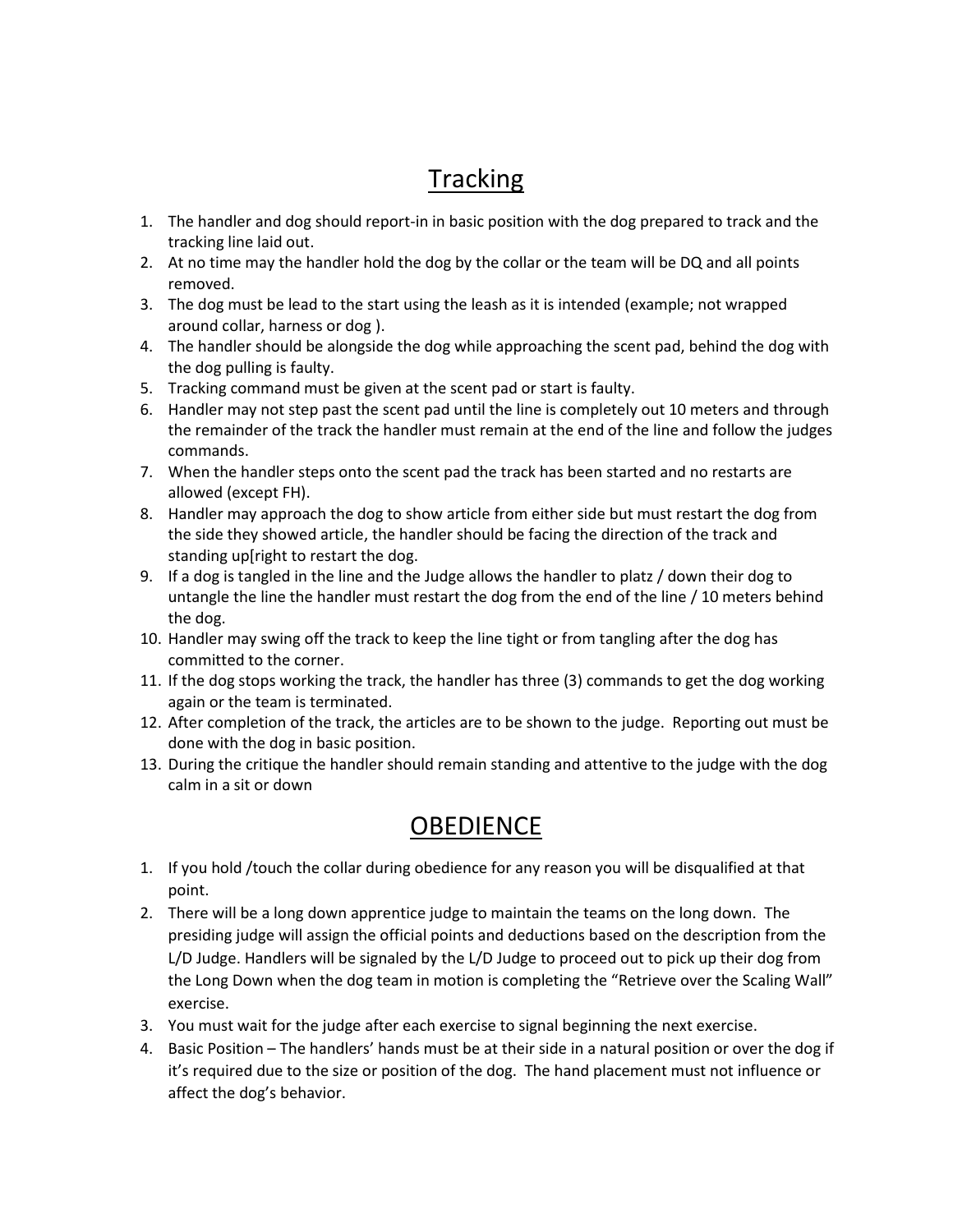- 5. It is the handlers responsibility to determine when to call the dog from the front position to the basic position, a 3 second pause should be shown in each position (the judge will not signal you).
- 6. A "heeling command" must be used during the change of pace in the free heeling or it is faulty.
- 7. Motion Exercises The motion exercises, from the "Sit Out of Motion" to the "Down Out Of Motion" will continue forward from the "Sit In Motion" position. The handler will not return to the original start (basic) position.
- 8. The judge will signal when to recall the dog in the Down or Stand Out of Motion with Recall to the handler.
- 9. Retrieves The field is marked for all 3 retrieves. The retrieves will be thrown in the same direction as the "send out". It is the handlers responsibility to determine when to send the dog to retrieve (after the dumbbell has stopped moving) and to take the dumbbell from the dog after showing at least 3 seconds in the front position and after a 3 sec pause to command the dog to basic position (the judge will not signal you).
- 10. Send Out It is faulty to excite or build up the dog prior to starting the exercise. Handler will send the dog after the development of the exercise (10-15 paces) and the judge will tell you when to down the dog (the first command). Any additional commands are up to the handler to stop and down the dog.
- 11. When picking up the dog, if the dog is not sitting the handler must put the dog into basic position with a "sit" command. Using the "fuss" / "heel" command to make sit is faulty.
- 12. After reporting out you may leash your dogs and prepare for the critiques based on the judges instruction.
- 13. During the critique the handler should remain standing and attentive to the judge with the dog calm in a sit or down.

### PROTECTION

- 1. Touching or holding the dog by the collar at any time is a Disqualification (DQ) except in the watch position during the "Attack on Dog Out of Motion" (long bite) before sending the dog.
- 2. The handler must wait for the judge to signal them in all exercises to return to the dog.
- 3. Any use of an "attack" or "bite" command is a Disqualification (DQ).
- 4. The down/platz may only be used to position the dog for the escape, used at any other time it is Disqualification (DQ).
- 5. If the handler uses more than 3 commands for the same action, it will result in termination or DQ based on the circumstance.
- 6. In the search for the helper the dog must remain in motion searching, additional commands are faulty but the protection will be allowed to continue as long as the dog makes it to the number 6 blind and finds the helper. If the dog does not find the helper a maximum of 2 additional attempts (commands) may be used to send the dog to the helper, if it does not find and stay with the helper it is termination of protection.
- 7. At all times when the handler is approaching the dog to pick it up the handler must take the most direct path to pick up the dog, going wide around the dog when picking it up is faulty.
- 8. When picking up the dog the handler is allowed a "sit " command, this must be given when the handler is next to the dog (basic position) , if the handler is back or behind the dog when the command is given and the dog moves (rocks0 back into a sit it is faulty.
- 9. At the pickup for the back transport the helper on instruction from the handler will turn around (sleeve side away from the dog) and walk out the required distance of 8 paces and stop. On the